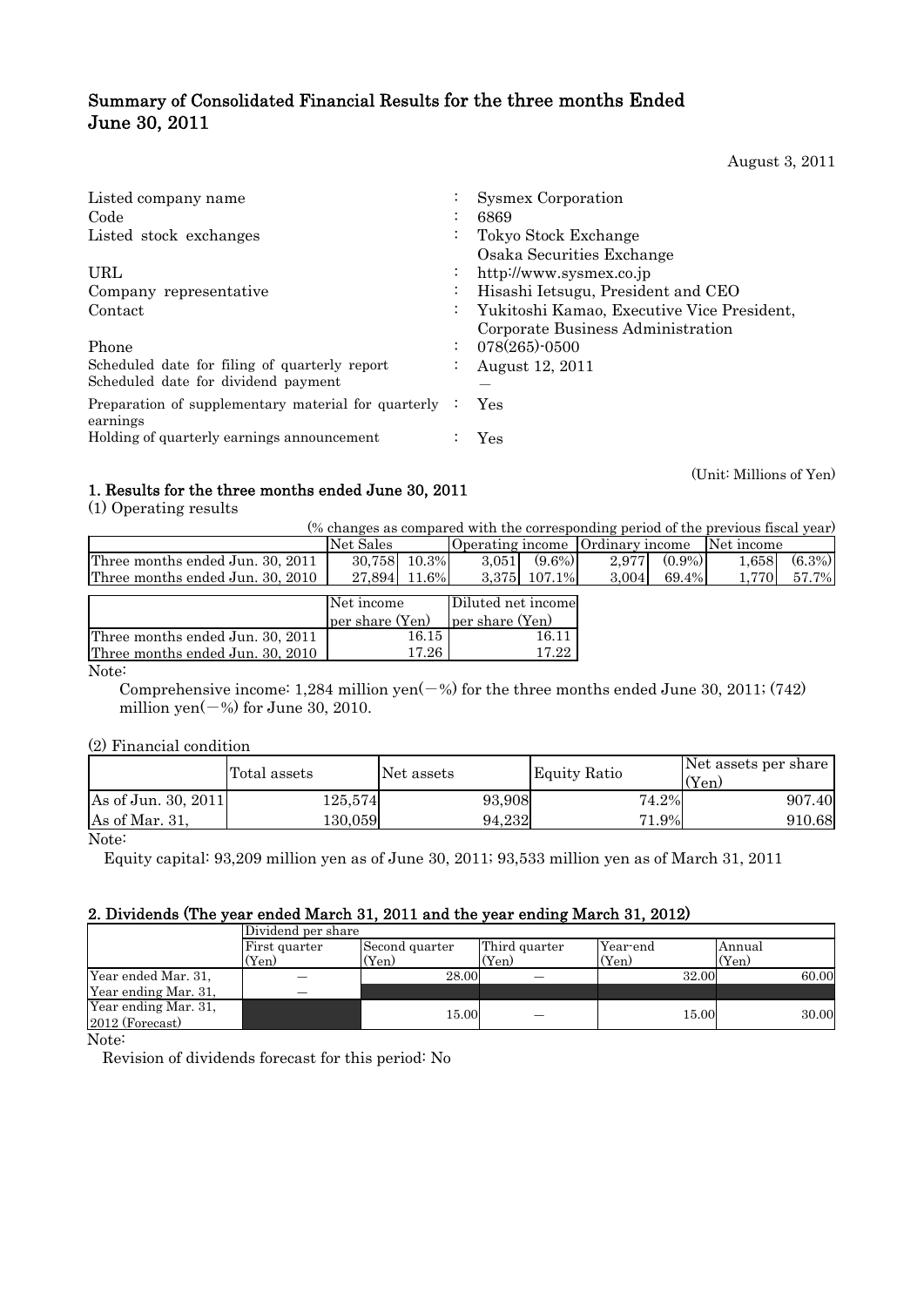## 3. Business forecast for the year ending March 31, 2012

(% changes as compared with the corresponding period of the previous fiscal year)

|                                   | Net Sales |          | <b>Operating</b><br>income |       | Ordinary income Net income |          |        |          | Net income per<br>share (Yen) |
|-----------------------------------|-----------|----------|----------------------------|-------|----------------------------|----------|--------|----------|-------------------------------|
| Three months ending Sep. 30, 2011 | 65,000    | 8.2%     | 9.800                      | 2.5%  | 10,000                     | 11.5%    | 6.100  | $10.9\%$ | 59.38                         |
| Year ending Mar. 31, 2012         | 138,000   | $10.7\%$ | 20,500                     | 12.1% | 20,700                     | $15.1\%$ | 13,000 | 13.9%    | 126.56                        |

Note:

Revision of business forecast for this period: No

## 4. Other information

- (1) Changes in significant consolidated subsidiaries(which resulted in changes in scope of consolidation): No
- (2) Application of special accounting policy for quarterly financial reporting: No
- (3) Changes in accounting policies, accounting estimates and restatement of corrections
	- 1) Changes in accounting policies resulting from the revision of the accounting standards and other regulations: Yes
	- 2) Other changes in accounting policies: No
	- 3) Changes in accounting estimates: No
	- 4) Restatement of corrections: No
- (4) Number of shares outstanding (Ordinary shares)
	- 1) Number of shares outstanding at the end of each fiscal period (including treasury stock): 102,939,816 shares as of Jun. 30, 2011; 102,923,616 shares as of Mar. 31, 2011
	- 2) Number of treasury stock at the end of each fiscal period:
	- 217,650 shares as of Jun. 30, 2011; 216,616 shares as of Mar. 31, 2011
	- 3) Average number of outstanding stock for each period (cumulative): 102,717,053 shares three months ended Jun. 30, 2011; 102,577,278 shares three months ended Jun. 30, 2010

\*It is under the review procedure based on the Financial Instruments and Exchange Act at the time of disclosure of this report.

\*The above estimates are based on information available to the company on the date of the report's announcement. Due to unforeseen circumstances, however, actual results may differ from such estimates.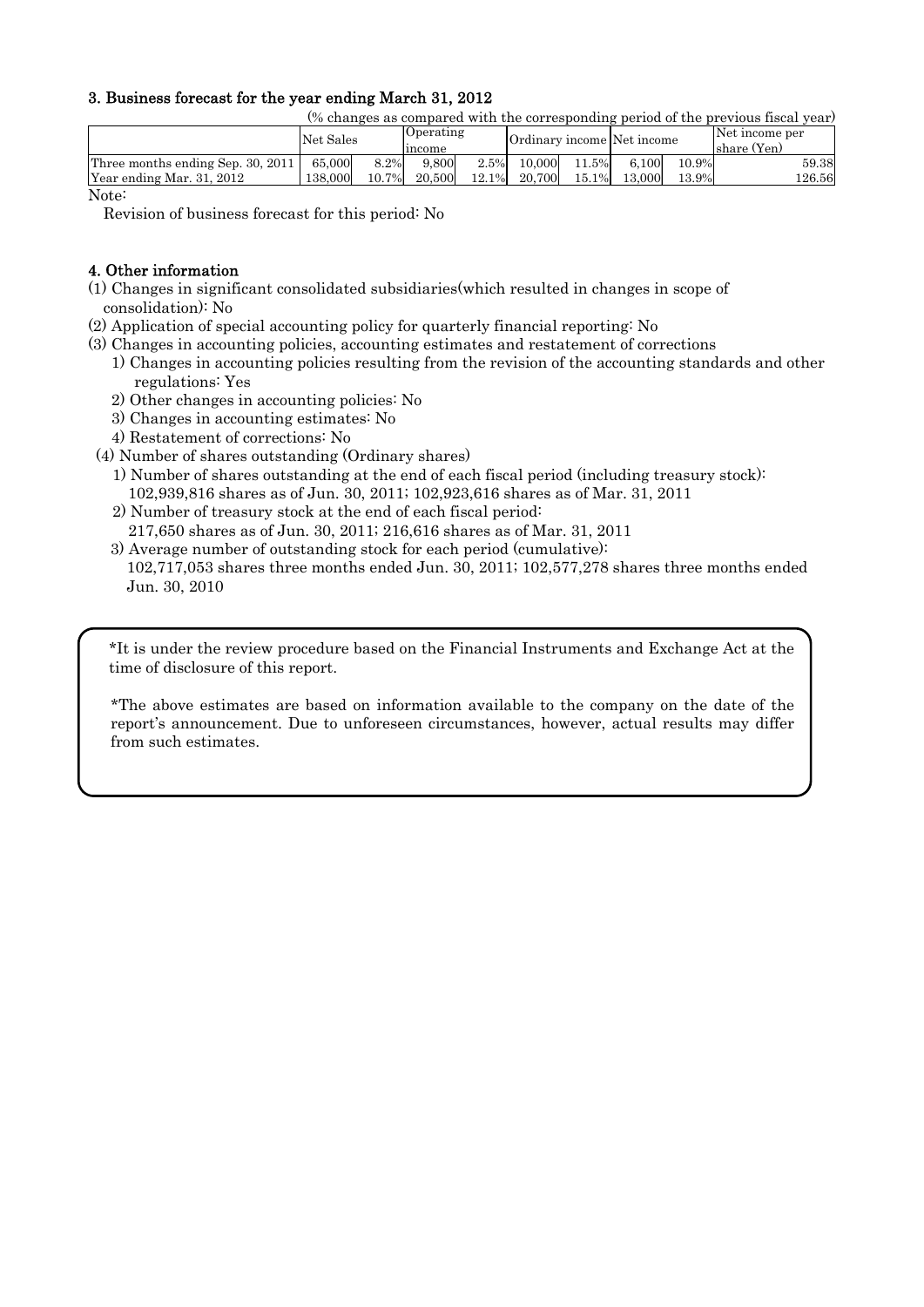## [Financial performance]

## 1. Performance analysis

During the first quarter of the fiscal year ending March 31, 2012, the Japanese economy was affected by the ongoing effects of the Great East Japan Earthquake, which struck on March 11, 2011. Affected by supply chain interruptions and electric power shortages, corporate activity waned and personal consumption grew sluggish. These factors, combined with rising raw materials prices and ongoing yen appreciation, prompted concerns of economic stagnation and shrouded the future in uncertainty. In Europe and the United States, the employment situation improved and economies trended toward recovery. The global economic outlook remains unclear, however, owing to such factors as unrest in the Middle East and Africa and rising gasoline prices—causing customer confidence to fall—as well as government financial crises. In emerging markets, meanwhile, overall economic expansion remains firm, despite uncertainties stemming from decelerating economic growth in China and rising consumer prices.

On the healthcare front, earnings and profits at medical institutions in Japan are beginning to improve, prompted by the restructuring of public hospitals and revisions in medical remuneration. In advanced countries in Europe and North America, efforts are underway to reduce healthcare costs and reform medical systems. In the United States, dispute continues about a medical reform bill that aims to reduce the number of people without medical insurance. In China, medical system reform that is underway, including to the medical insurance system, aims to build infrastructures that provide uniform medical services in cities and farming villages throughout the country.

| of<br>(First)<br>Quarters |           | 2011 1Q    |            | 2012 1Q    |            |  |  |
|---------------------------|-----------|------------|------------|------------|------------|--|--|
| Fiscal Years to March     | Amount    | Percentage | Amount     | Percentage | (Previous) |  |  |
| 31)                       | (Millions | of Total   | (Millions) | of Total   | $period =$ |  |  |
|                           | of Yen)   | (0/0)      | of Yen     | (0/0)      | 100%)      |  |  |
| Japan                     | 7,126     | 25.6       | 7,828      | 25.5       | 109.9      |  |  |
| Americas                  | 6,444     | 23.1       | 6,434      | 20.9       | 99.8       |  |  |
| Europe                    | 8,472     | 30.4       | 9,648      | 31.4       | 113.9      |  |  |
| China                     | 3,970     | 14.2       | 4,989      | 16.2       | 125.6      |  |  |
| Asia Pacific              | 1,881     | 6.7        | 1,858      | 6.0        | 98.8       |  |  |
| Overseas subtotal         | 20,768    | 74.4       | 22,930     | 74.5       | 110.4      |  |  |
| Total                     | 27,894    | 100.0      | 30,758     | 100.0      | 110.3      |  |  |

Net Sales by Destination

In its mainstay hematology field, the Sysmex Group launched the new top-end XN-Series of multiparameter automated hematology analyzers in Japan, ahead of other countries. The series is designed for sale across all regions, and sales will commenced by country, as approved. In Russia, Sysmex established a subsidiary in the preceding fiscal year, which began assisting distributors in their sales and support services in the first quarter.

With regard to the impact of the Great East Japan Earthquake on the Sysmex Group, although some structures and facilities at our offices in the Tohoku region sustained damage, our product supply, sales and support networks were essentially unaffected.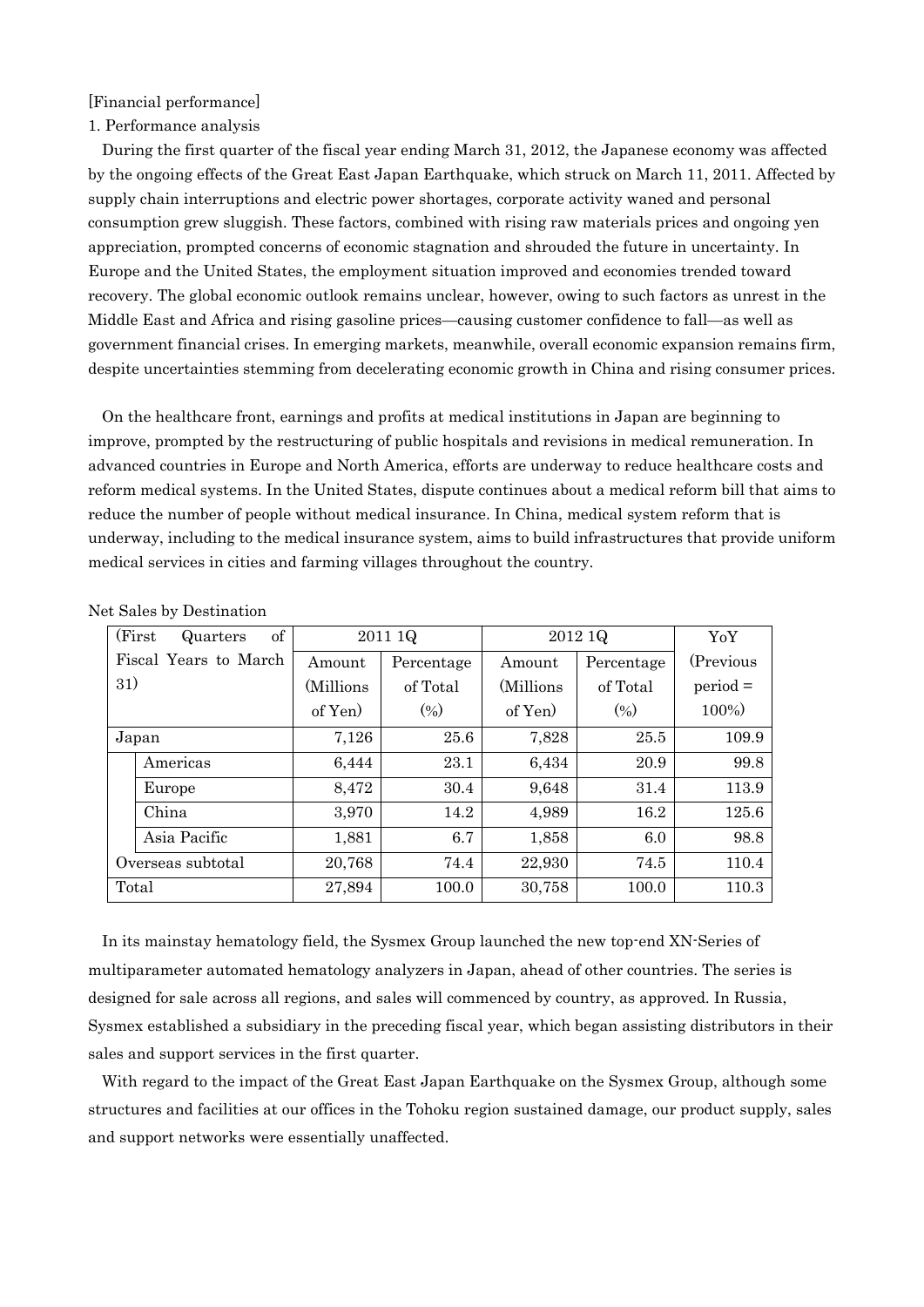In Japan, management improvements accompanying healthcare reforms resulted in steady capital investment by large-scale healthcare institutions. This situation and our ongoing efforts to promote solutions led to solid sales, as well as strong performance in terms of receiving major orders. As a result, we posted net sales of ¥7,828 million, up 9.9% from the same period of the previous fiscal year.

In overseas markets, we made steady progress in the strengthening of sales and support structures and the provision of solutions. As a result, sales moved steadily upward on a local currency basis due to increased sales of instruments and diagnostic reagents. Consequently, despite major yen appreciation the Group's overseas sales were ¥22,930 million, up 10.4% year on year. The overseas sales ratio was 74.5%, up 0.1 percentage point from the same period of the previous fiscal year.

Income, however, was down year on year, owing to the impact of substantial yen appreciation against the U.S. dollar.

As a result, during the year the Group recorded consolidated net sales of ¥30,758 million, up 10.3%. Operating income fell 9.6%, to ¥3,051 million; ordinary income decreased 0.9%, to ¥2,977 million; and net income declined 6.3%, to ¥1,658 million.

#### Performance by segment

#### (1) Japan

Performance remained robust in the hematology field, our main business domain, as well as in the hemostasis, urinalysis and laboratory information systems, owing to our perseverance in presenting solutions to customers paid off in the form of large orders. These factors contributed to a 10.1% rise in net sales compared with the corresponding period of the preceding fiscal year, to ¥8,470 million.

Despite the negative effects on income of yen appreciation, we posted operating income of ¥1,050 million, up 146.7% year on year. This rise was the result of robust domestic sales and an increase in export sales to Group companies, including the impact of a revision in intragroup transaction prices.

#### (2) Americas

In the United States, sales grew as a result of our focus on developing direct sales and support networks, as well as our success in promoting solutions that meet customer needs, which generated strong sales to integrated health networks (IHNs). In addition, economic recovery in Central and South America led to robust sales, centering on bids. However, owing to the negative effects of yen appreciation, sales in the Americas fell 1.8%, to ¥6,212 million.

The effects of yen appreciation, the higher cost of sales resulting from a revision in intragroup transaction prices and an increase in selling, general and administrative expenses stemming from efforts to reinforce our sales and support operations prompted a 33.0% decrease in operating income, to ¥459 million.

### (3) Europe

In addition to enhancing our direct sales and support activities, we continued in our efforts to propose solutions, resulting in robust sales centered in the hematology field. In the United Kingdom and France, the number of instrument installations increased in line with our acquisition of new customers, pushing up sales of diagnostic reagents. As a result, sales in Europe were up 13.4% year on year, to ¥9,604 million.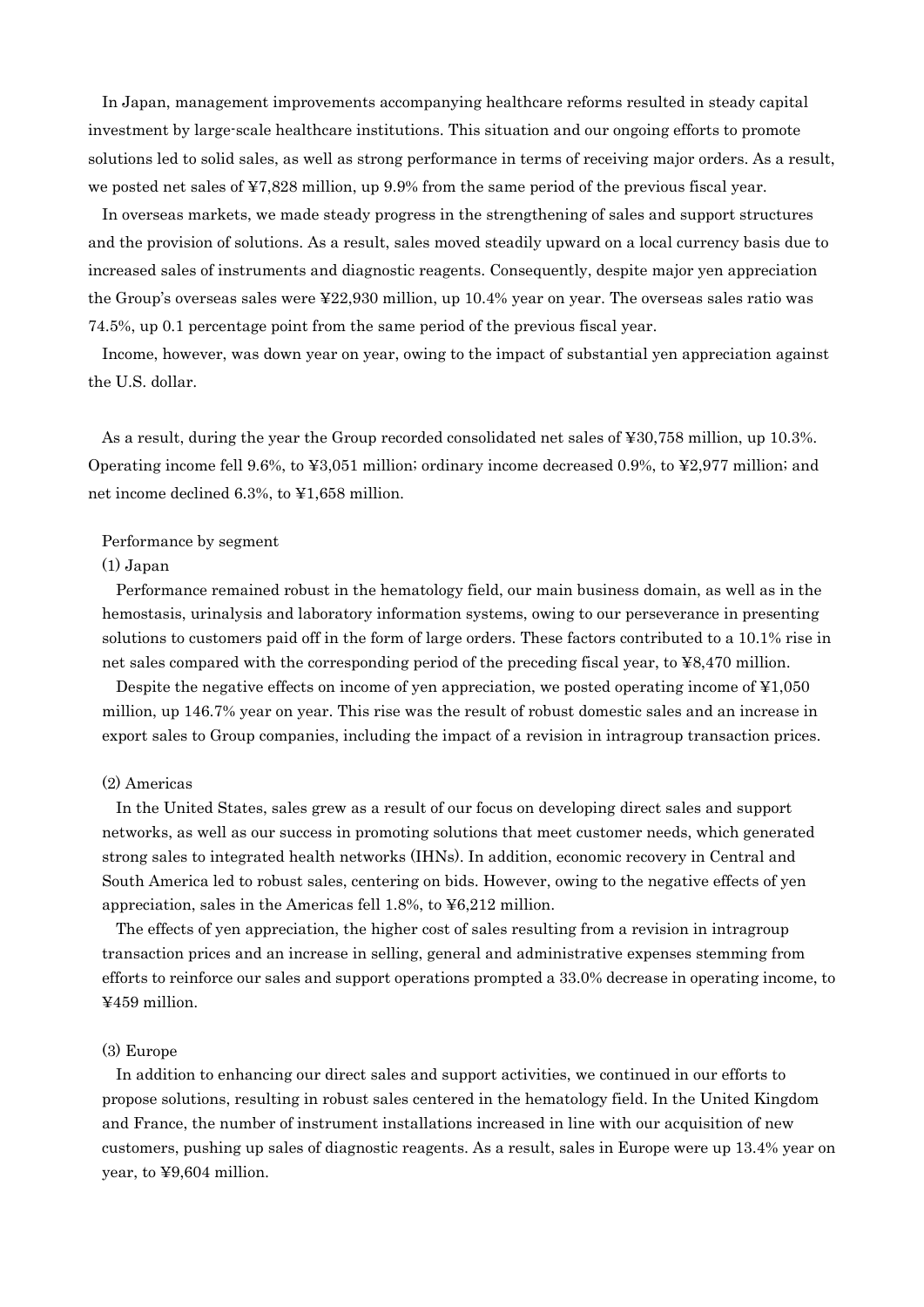The effects of higher sales and a lower cost of sales ratio compensated for an increase in selling, general and administrative expenses to enhance our sales and support structure, prompting operating income to rise 10.1%, to ¥1,334 million.

## (4) China

In China, sales surged 25.6%, to ¥4,989 million. Behind these solid results were substantially higher sales of instruments and diagnostic reagents in the hematology, hemostasis and urinalysis fields.

Operating income rose 2.6%, to ¥951 million, as higher sales compensated for higher cost of sales resulting from a revision in intragroup transaction prices.

#### (5) Asia Pacific

Owing to major new orders in Indonesia and Malaysia in the preceding fiscal year, the number of installed instruments increased, prompting a major rise in sales of diagnostic reagents. Furthermore, sales were up substantially in India, centered on the hematology field. However, the sales increase for the region was relatively small, rising 3.7%, to ¥1,482 million, owing to the comparison against the same period of the preceding fiscal year, when sales surged temporarily owing to the receipt of a major new order.

Owing to the higher cost of sales resulting from a revision in intragroup transaction prices and an increase in selling, general and administrative expenses, operating income fell 79.3%, to ¥40 million.

#### 2. Financial conditions analysis

(1) Assets, liabilities and net assets

As of June 30, 2011, total assets amounted to ¥125,574 million, down ¥4,485 million from the end of the previous fiscal year. Major factors included a ¥4,001 million drop in cash and deposits.

Meanwhile, total liabilities were down ¥4,160 million, to ¥31,666 million. The main contributors to this decrease were a ¥1,246 million decline in trade notes and accounts payable, a ¥1,853 million decrease in income taxes payable and ¥1,512 million lower provision for bonuses.

Total net assets came to ¥93,908 million at the end of the first quarter, down ¥324 million. The principal reason for this fall was a ¥415 million decrease in foreign currency translation adjustments. The equity ratio as of June 30, 2011, was 74.2%, up 2.3 percentage points from the end of the previous fiscal year.

#### (2) Cash flows

As of June 30, 2011, cash and cash equivalents amounted to ¥14,920 million, down ¥3,995 million from March 31, 2011. Cash flows from various activities are described in more detail below.

#### (Operating cash flow)

Net cash provided by operating activities was ¥1,453 million, up ¥108 million. As principal factors, income before income taxes provided ¥2,965 million, ¥142 million more than during the preceding quarter, and a decrease in trade notes and accounts receivable provided  $\textless 2,364$  million, (¥900 million more than in the first quarter of the preceding fiscal year). However, income taxes paid used ¥2,865 million, ¥913 million more than in the first quarter of the preceding fiscal year.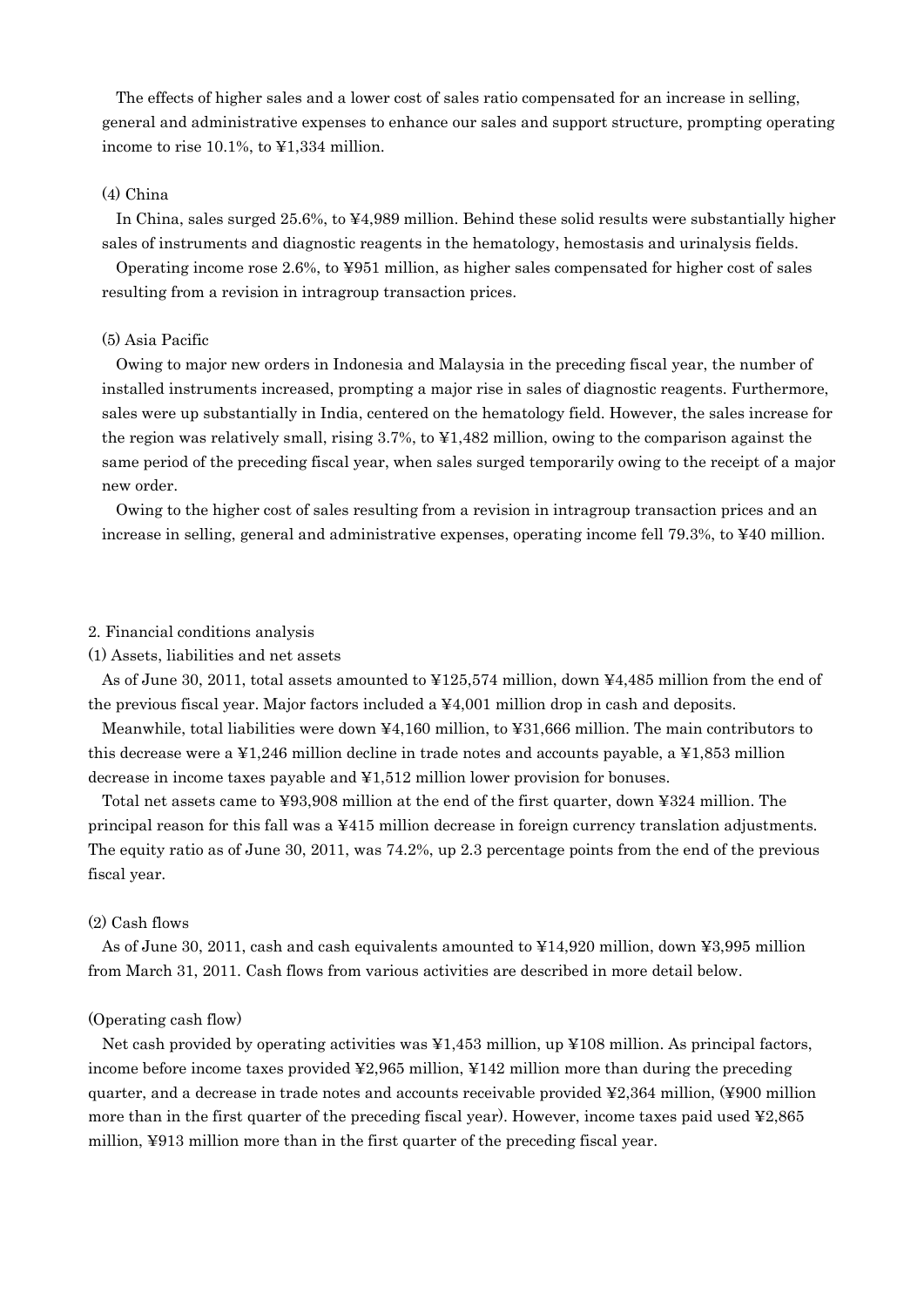## (Investing cash flow)

Net cash used in investing activities was ¥4,053 million, ¥2,395 million more than in the first quarter of the preceding fiscal year. The main use of cash was purchases of property, plant and equipment, which used ¥1,630 million, ¥356 million more than in the first quarter of the previous year. In addition, expenditures for the transfer of business used ¥1,900 million.

#### (Financing cash flow)

Net cash used in financing activities amounted to ¥1,229 million, ¥1,941 million more than was used in these activities in the first quarter of the previous year. In this category, a net increase in short-term loans payable provided ¥575 million, ¥1,885 less than in the first quarter of the preceding fiscal year.

#### 3. Consolidated financial forecast

During the first quarter of the fiscal year ending March 31, 2012, net sales were up year on year, but owing to such factors as major yen appreciation against the U.S. dollar, income fell, compared with the first quarter of the preceding year. However, we are enjoying solid overseas sales growth on a local currency basis, and performance is largely in line with our expectations. Although exchange rate movements and the economic slowdown resulting from Europe's sovereign debt crisis are causes for uncertainty, we expect our performance to progress as planned. Consequently, we maintain unchanged the first-half and full-year consolidated performance forecasts we announced on May 10, 2011.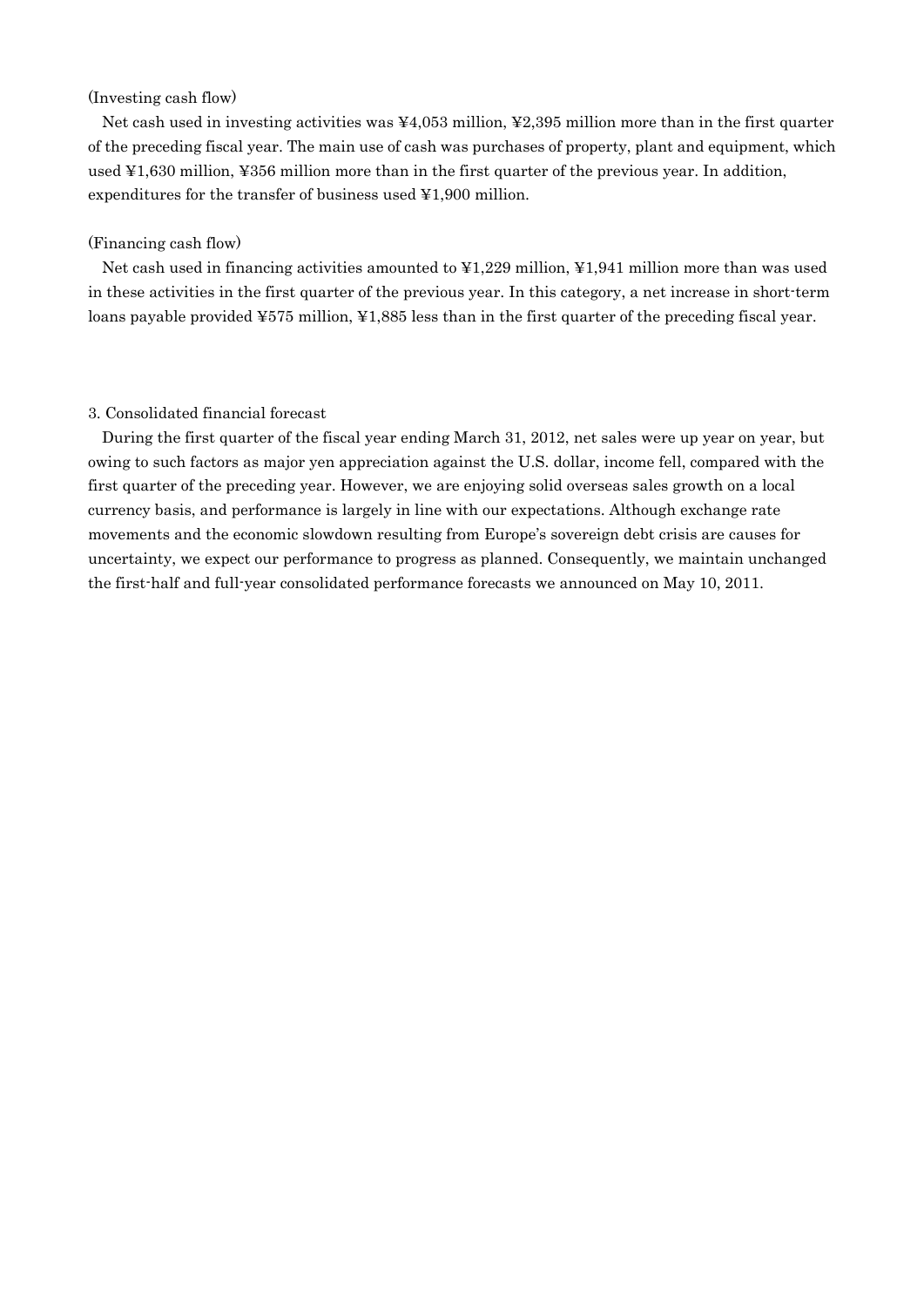## Consolidated Balance Sheets

(Unit: Millions of Yen)

|                                                                      | As of Mar. 31, 2011 | As of June. 30, 2011 |
|----------------------------------------------------------------------|---------------------|----------------------|
| Items                                                                | Amount              | Amount               |
| (Assets)                                                             |                     |                      |
| I Current assets                                                     |                     |                      |
| Cash and deposits                                                    | 18,950              | 14,949               |
| Notes and accounts receivable-trade                                  | 32,063              | 29,481               |
| Short-term investment securities                                     | 178                 | 246                  |
| Merchandise and finished goods                                       | 14,329              | 14,775               |
| Work in process                                                      | 1,733               | 1,786                |
| Raw materials and supplies                                           | 3,748               | 3,966                |
| Others                                                               | 9,299               | 9,297                |
| Allowance for doubtful accounts                                      | (370)               | (356)                |
| Total current assets                                                 | 79,931              | 74,147               |
| II Noncurrent assets                                                 |                     |                      |
| Property, plant and equipment                                        |                     |                      |
| Buildings and structures, net                                        | 15,232              | 15,288               |
| Others                                                               | 20,999              | 21,079               |
| Total Property, plant and equipment                                  |                     | 36,368               |
| Intangible assets                                                    | 36,231              |                      |
| Goodwill                                                             |                     | 2.970                |
| Others                                                               | 1,830               |                      |
|                                                                      | 4,816               | 4,786                |
| <b>Total Intangible assets</b><br>Total Investments and other assets | 6,646               | 7,757                |
|                                                                      | 7,250               | 7,301                |
| <b>Total Noncurrent assets</b>                                       | 50,128              | 51,427               |
| Total assets<br>(Liabilities)                                        | 130,059             | 125,574              |
|                                                                      |                     |                      |
| I Current liabilities                                                |                     |                      |
| Notes and accounts payable-trade                                     | 11,574              | 10,327               |
| Short-term loans payable                                             | 310                 | 882                  |
| Income taxes payable                                                 | 2,728               | 875                  |
| Provision for bonuses                                                | 3,277               | 1,765                |
| Provision for directors' bonuses                                     | 207                 | 64                   |
| Provision for product warranties                                     | 128                 | 123                  |
| Others                                                               | 12,764              | 12,873               |
| Total current liabilities                                            | 30,992              | 26,912               |
| II Noncurrent liabilities                                            |                     |                      |
| Long-term loans payable                                              | 11                  | 9                    |
| Provision for retirement benefits                                    | 751                 | 916                  |
| Provision for directors' retirement benefits                         | 160                 | 160                  |
| Others                                                               | 3,910               | 3,668                |
| <b>Total Noncurrent liabilities</b>                                  | 4,834               | 4,754                |
| <b>Total liabilities</b>                                             | 35,827              | 31,666               |
| (Net assets)                                                         |                     |                      |
| I Shareholders' equity                                               |                     |                      |
| Capital stock                                                        | 9,041               | 9,064                |
| Capital surplus                                                      | 13,981              | 14,004               |
| Retained earnings                                                    | 74,662              | 74,677               |
| Treasury stock                                                       | (252)               | (255)                |
| Total shareholders' equity                                           | 97,433              | 97,491               |
| II Accumulated other comprehensive income                            |                     |                      |
| Valuation difference on available for sale securities                | 185                 | 207                  |
| Deferred gains or losses on hedges                                   | (13)                | (2)                  |
| Foreign currency translation adjustment                              | (4,071)             | (4, 486)             |
| Total accumulated other comprehensive income                         | (3,899)             | (4,281)              |
| III Subscription rights to shares                                    | 600                 | 592                  |
| <b>IV Minority interests</b>                                         | 98                  | 106                  |
| Total net assets                                                     | 94,232              | 93,908               |
| Total liabilities and net assets                                     | 130,059             | 125,574              |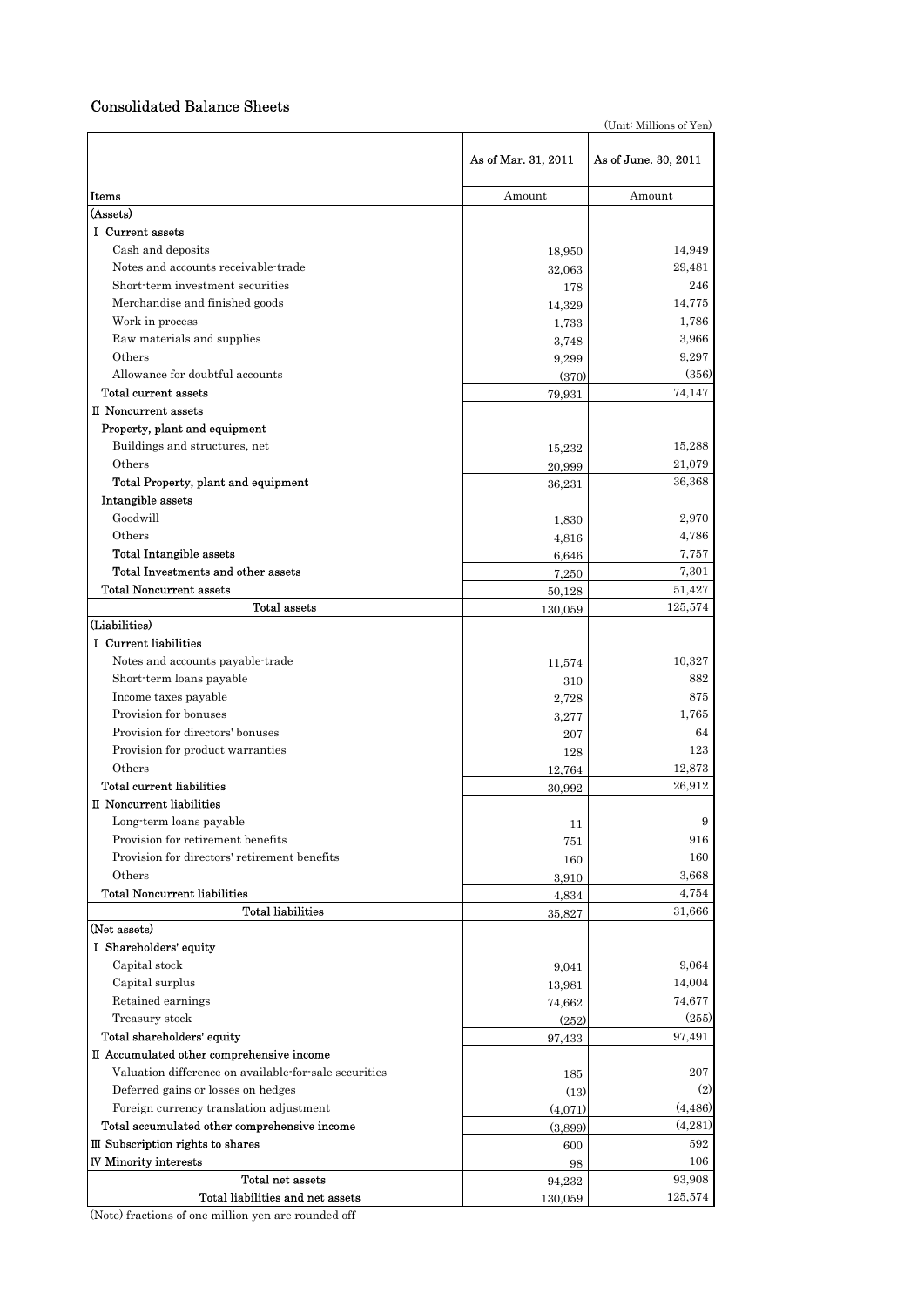# Consolidated Statements of Income

|                                                                                        |                                      | (Unit: Millions of Yen)              |
|----------------------------------------------------------------------------------------|--------------------------------------|--------------------------------------|
|                                                                                        | Three months ended<br>June. 30, 2010 | Three months ended<br>June. 30, 2011 |
| Items                                                                                  | Amount                               | Amount                               |
| I Net sales                                                                            | 27,894                               | 30,758                               |
| II Cost of sales                                                                       | 9,778                                | 11,692                               |
| Gross profit                                                                           | 18,116                               | 19,066                               |
| III Selling, general and administrative expenses                                       | 14,740                               | 16,014                               |
| Operating income                                                                       | 3,375                                | 3,051                                |
| <b>IV</b> Non-operating income                                                         |                                      |                                      |
| Interest income                                                                        | 26                                   | 32                                   |
| Dividends income                                                                       | 21                                   | 21                                   |
| Income from investment real estate                                                     | 94                                   | 95                                   |
| Others                                                                                 | 44                                   | 73                                   |
| Total non-operating income                                                             | 187                                  | 223                                  |
| V Non-operating expenses                                                               |                                      |                                      |
| Interest expenses                                                                      | 29                                   | 21                                   |
| Equity in losses of affiliates                                                         | 15                                   | 15                                   |
| Maintenance cost of investment real estate                                             | 34                                   | 34                                   |
| Foreign exchange losses                                                                | 467                                  | 219                                  |
| Others                                                                                 | 11                                   | $6\phantom{1}6$                      |
| Total non-operating expenses                                                           | 558                                  | 296                                  |
| Ordinary income                                                                        | 3,004                                | 2,977                                |
| VI Extraordinary profits                                                               |                                      |                                      |
| Gain on sales of noncurrent assets                                                     | 1                                    | 10                                   |
| Reversal of allowance for doubtful accounts                                            | 8                                    |                                      |
| Total extraordinary profits                                                            | 9                                    | 10                                   |
| <b>VII Extraordinary loss</b>                                                          |                                      |                                      |
| Loss on sales and retirement of noncurrent assets                                      | $\overline{4}$                       | 17                                   |
| Loss on adjustment for changes of accounting standard for asset retirement obligations | 187                                  |                                      |
| Loss on valuation of membership                                                        |                                      | $\overline{4}$                       |
| Others                                                                                 | 0                                    |                                      |
| Total extraordinary loss                                                               | 191                                  | $^{22}$                              |
| Income before income taxes and minority interest                                       | 2,823                                | 2,965                                |
| Income taxes-current                                                                   | 1,059                                | 1,176                                |
| Income taxes-deferred                                                                  | (10)                                 | 129                                  |
| Total income taxes                                                                     | 1,048                                | 1,306                                |
| Income before minority interests                                                       | 1,774                                | 1,659                                |
| Minority interest                                                                      | $\sqrt{3}$                           | $\overline{0}$                       |
| Net income                                                                             | 1,770                                | 1,658                                |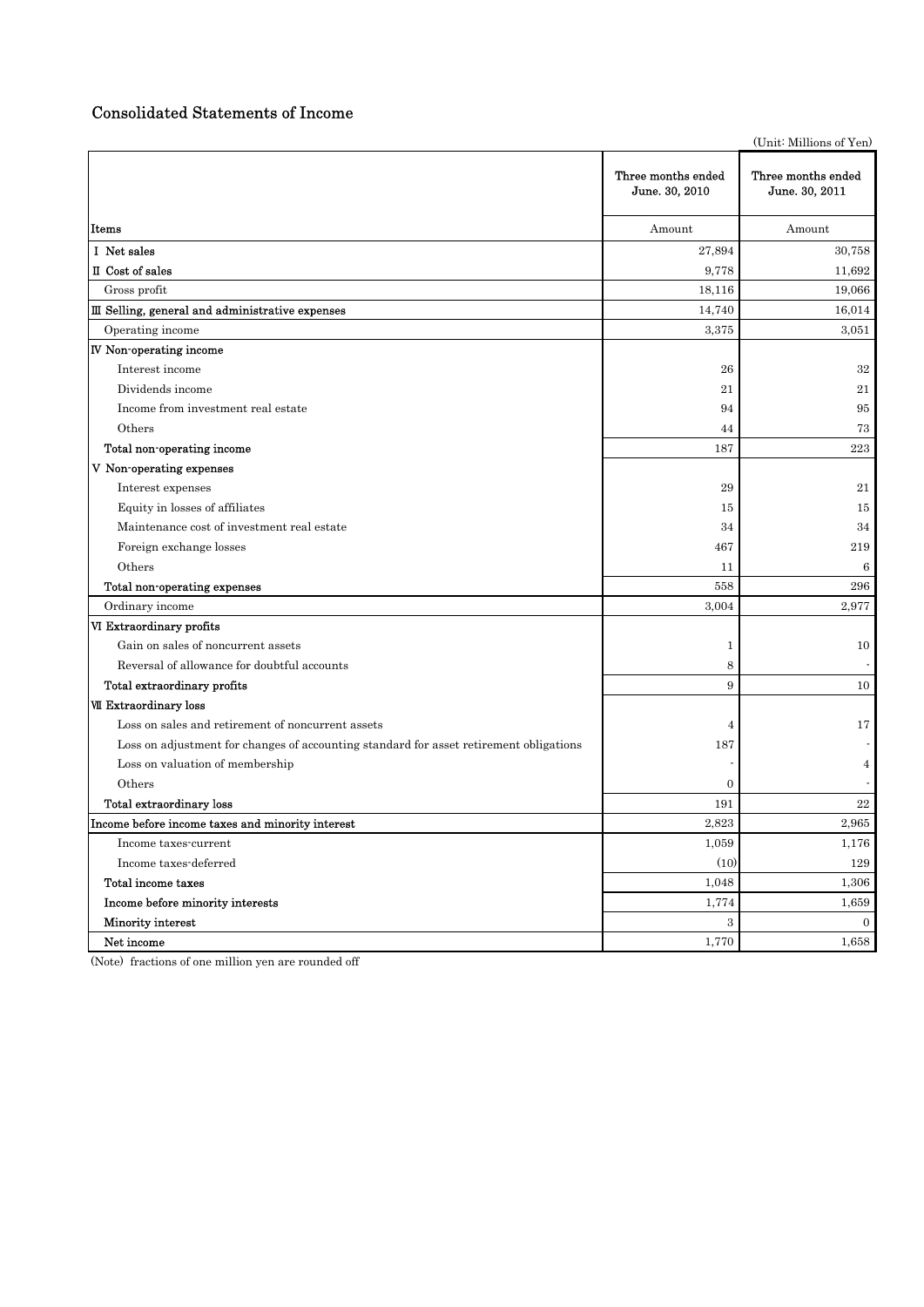# Consolidated Statements of Comprehensive Income

| (Unit: Millions of Yen)                                   |                |                |  |  |  |  |
|-----------------------------------------------------------|----------------|----------------|--|--|--|--|
|                                                           | Three months   | Three months   |  |  |  |  |
|                                                           | ended          | ended          |  |  |  |  |
| <b>Items</b>                                              | June. 30, 2010 | June. 30, 2011 |  |  |  |  |
| Income before minority interests                          | 1,774          | 1,659          |  |  |  |  |
| Other comprehensive income                                |                |                |  |  |  |  |
| Valuation difference on available for sale securities     | (82)           | 21             |  |  |  |  |
| Deferred gains or losses on hedges                        | 19             | 11             |  |  |  |  |
| Foreign currency translation adjustment                   | (2, 454)       | (408)          |  |  |  |  |
| Total other comprehensive income                          | (2,516)        | (374)          |  |  |  |  |
| Comprehensive income                                      | (742)          | 1,284          |  |  |  |  |
| Comprehensive income attributable to owners of the parent | (739)          | 1,276          |  |  |  |  |
| Comprehensive income attributable to minority interests   | (3)            |                |  |  |  |  |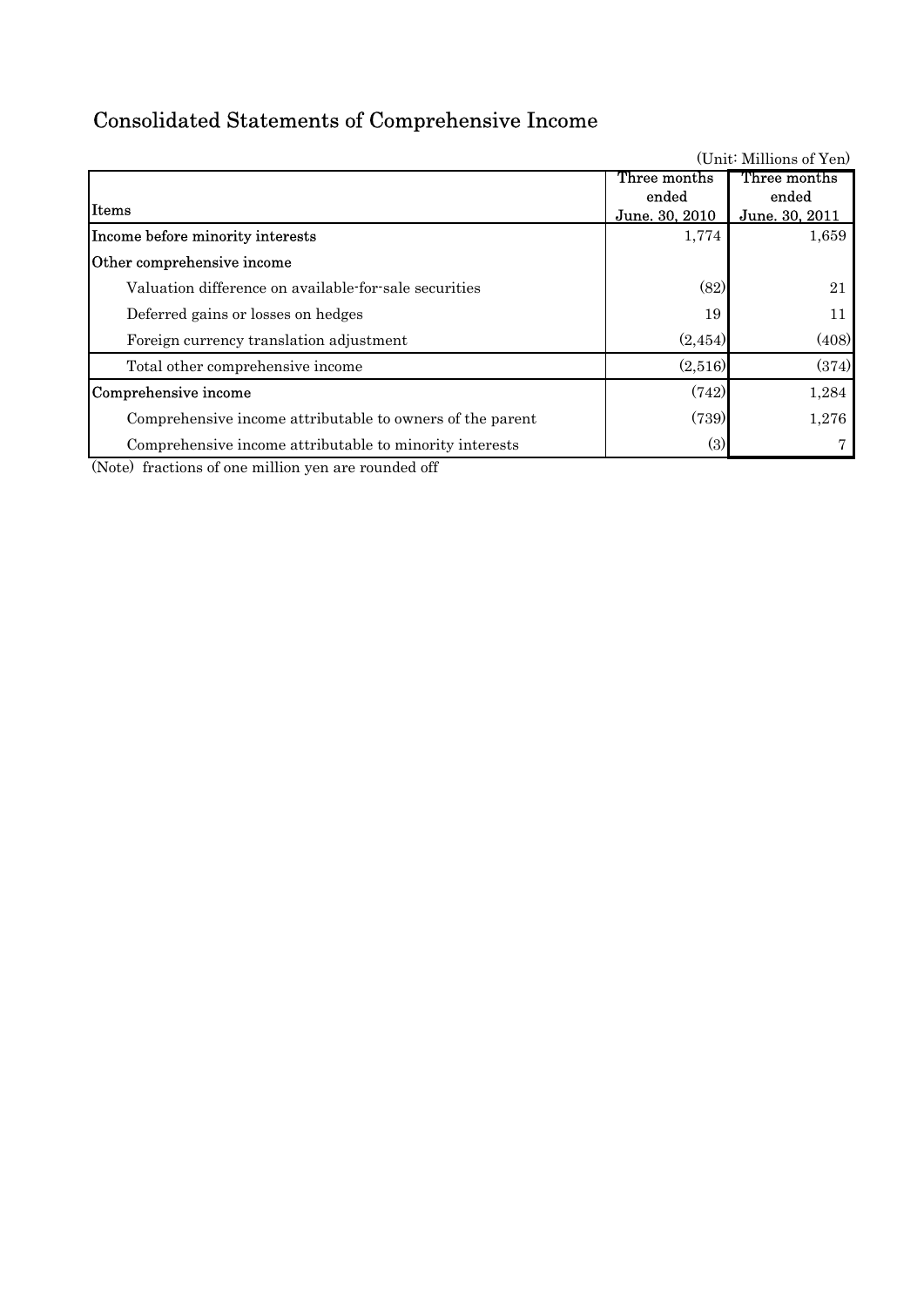## Consolidated Statements of Cash Flows

|                                                                                        |                                      | (Unit: Millions of Yen)              |
|----------------------------------------------------------------------------------------|--------------------------------------|--------------------------------------|
| Items                                                                                  | Three months ended<br>June. 30, 2010 | Three months ended<br>June. 30, 2011 |
| I Net cash provided by (used in) operating activities                                  |                                      |                                      |
| Income before income taxes                                                             | 2,823                                | 2,965                                |
| Depreciation and amortization                                                          | 1,823                                | 1,827                                |
| Loss on adjustment for changes of accounting standard for asset retirement obligations | 187                                  |                                      |
| Decrease (increase) in notes and accounts receivable trade                             | 1,463                                | 2,364                                |
| Decrease (increase) in inventories                                                     | (246)                                | (984)                                |
| Increase (decrease) in notes and accounts payable-trade                                | (1,256)                              | (1, 162)                             |
| Others                                                                                 | (1,511)                              | (726)                                |
| Subtotal                                                                               | 3,283                                | 4,283                                |
| Interest and dividends received                                                        | 42                                   | 48                                   |
| Interest expenses paid                                                                 | (28)                                 | (14)                                 |
| Income taxes paid                                                                      | (1, 952)                             | (2,865)                              |
| Net cash provided by (used in) operating activities                                    | 1,345                                | 1,453                                |
| II Net cash provided by (used in) investment activities                                |                                      |                                      |
| Purchase of property, plant and equipment                                              | (1,274)                              | (1,630)                              |
| Purchase of intangible assets                                                          | (322)                                | (410)                                |
| Payments for transfer of business                                                      |                                      | (1,900)                              |
| Others                                                                                 | (60)                                 | (111)                                |
| Net cash provided by (used in) investment activities                                   | (1,657)                              | (4,053)                              |
| III Net cash provided by (used in) financing activities                                |                                      |                                      |
| Net increase (decrease) in short-term loans payable                                    | 2,460                                | 575                                  |
| Repayment of long-term loans payable                                                   | (3)                                  | (1)                                  |
| Cash dividends paid                                                                    | (1,588)                              | (1,643)                              |
| Others                                                                                 | (156)                                | (160)                                |
| Net cash provided by (used in) financing activities                                    | 711                                  | (1.229)                              |
| IV Effect of exchange rate change on cash and cash equivalents                         | (547)                                | (166)                                |
| V Net increase (decrease) in cash and cash equivalents                                 | (148)                                | (3,995)                              |
| VI Cash and cash equivalents at beginning of term                                      | 13,812                               | 18,915                               |
| VII Cash and cash equivalents at end of term                                           | 13,663                               | 14,920                               |